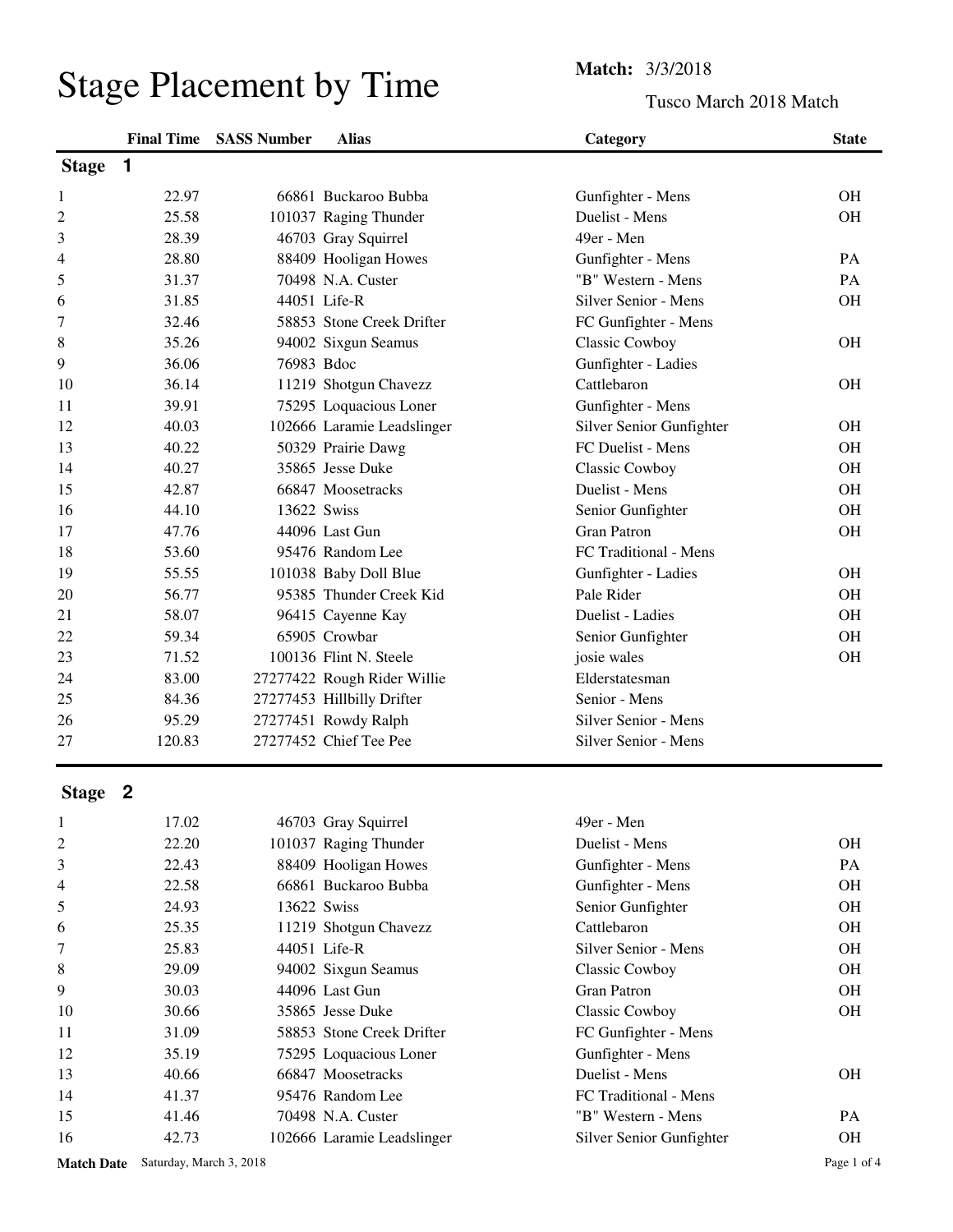| <b>Final Time</b> | <b>SASS Number</b> | <b>Alias</b> | Category                                                                                                                                                                                                                                                                                                                                                                                                                                                                                                                                                                                                                                                                                                                                                                                                                                                                                                           | <b>State</b>         |
|-------------------|--------------------|--------------|--------------------------------------------------------------------------------------------------------------------------------------------------------------------------------------------------------------------------------------------------------------------------------------------------------------------------------------------------------------------------------------------------------------------------------------------------------------------------------------------------------------------------------------------------------------------------------------------------------------------------------------------------------------------------------------------------------------------------------------------------------------------------------------------------------------------------------------------------------------------------------------------------------------------|----------------------|
| 42.83             |                    |              | FC Duelist - Mens                                                                                                                                                                                                                                                                                                                                                                                                                                                                                                                                                                                                                                                                                                                                                                                                                                                                                                  | <b>OH</b>            |
| 43.98             |                    |              | Senior - Mens                                                                                                                                                                                                                                                                                                                                                                                                                                                                                                                                                                                                                                                                                                                                                                                                                                                                                                      |                      |
| 46.01             |                    |              | Pale Rider                                                                                                                                                                                                                                                                                                                                                                                                                                                                                                                                                                                                                                                                                                                                                                                                                                                                                                         |                      |
| 47.37             |                    |              | Duelist - Ladies                                                                                                                                                                                                                                                                                                                                                                                                                                                                                                                                                                                                                                                                                                                                                                                                                                                                                                   | <b>OH</b>            |
| 47.75             |                    |              | Gunfighter - Ladies                                                                                                                                                                                                                                                                                                                                                                                                                                                                                                                                                                                                                                                                                                                                                                                                                                                                                                |                      |
| 48.35             |                    |              | Senior Gunfighter                                                                                                                                                                                                                                                                                                                                                                                                                                                                                                                                                                                                                                                                                                                                                                                                                                                                                                  | <b>OH</b>            |
| 51.17             |                    |              | Gunfighter - Ladies                                                                                                                                                                                                                                                                                                                                                                                                                                                                                                                                                                                                                                                                                                                                                                                                                                                                                                | <b>OH</b>            |
| 62.55             |                    |              | Silver Senior - Mens                                                                                                                                                                                                                                                                                                                                                                                                                                                                                                                                                                                                                                                                                                                                                                                                                                                                                               |                      |
| 68.34             |                    |              | josie wales                                                                                                                                                                                                                                                                                                                                                                                                                                                                                                                                                                                                                                                                                                                                                                                                                                                                                                        | <b>OH</b>            |
| 80.41             |                    |              | Silver Senior - Mens                                                                                                                                                                                                                                                                                                                                                                                                                                                                                                                                                                                                                                                                                                                                                                                                                                                                                               |                      |
| 82.83             |                    |              | Elderstatesman                                                                                                                                                                                                                                                                                                                                                                                                                                                                                                                                                                                                                                                                                                                                                                                                                                                                                                     |                      |
| Stage 3           |                    |              |                                                                                                                                                                                                                                                                                                                                                                                                                                                                                                                                                                                                                                                                                                                                                                                                                                                                                                                    |                      |
| 30.24             |                    |              |                                                                                                                                                                                                                                                                                                                                                                                                                                                                                                                                                                                                                                                                                                                                                                                                                                                                                                                    |                      |
| 31.30             |                    |              | 49er - Men                                                                                                                                                                                                                                                                                                                                                                                                                                                                                                                                                                                                                                                                                                                                                                                                                                                                                                         |                      |
| 33.90             |                    |              | Gunfighter - Mens                                                                                                                                                                                                                                                                                                                                                                                                                                                                                                                                                                                                                                                                                                                                                                                                                                                                                                  |                      |
| 35.17             |                    |              | Silver Senior - Mens                                                                                                                                                                                                                                                                                                                                                                                                                                                                                                                                                                                                                                                                                                                                                                                                                                                                                               | <b>OH</b>            |
| 35.30             |                    |              | Gunfighter - Mens                                                                                                                                                                                                                                                                                                                                                                                                                                                                                                                                                                                                                                                                                                                                                                                                                                                                                                  | <b>OH</b>            |
| 35.42             |                    |              | Classic Cowboy                                                                                                                                                                                                                                                                                                                                                                                                                                                                                                                                                                                                                                                                                                                                                                                                                                                                                                     | <b>OH</b>            |
| 37.91             |                    |              | Senior Gunfighter                                                                                                                                                                                                                                                                                                                                                                                                                                                                                                                                                                                                                                                                                                                                                                                                                                                                                                  | <b>OH</b>            |
| 40.88             |                    |              | Gunfighter - Mens                                                                                                                                                                                                                                                                                                                                                                                                                                                                                                                                                                                                                                                                                                                                                                                                                                                                                                  | PA                   |
| 42.54             |                    |              | "B" Western - Mens                                                                                                                                                                                                                                                                                                                                                                                                                                                                                                                                                                                                                                                                                                                                                                                                                                                                                                 | PA                   |
| 42.64             |                    |              | Duelist - Mens                                                                                                                                                                                                                                                                                                                                                                                                                                                                                                                                                                                                                                                                                                                                                                                                                                                                                                     | <b>OH</b>            |
| 42.86             |                    |              | Cattlebaron                                                                                                                                                                                                                                                                                                                                                                                                                                                                                                                                                                                                                                                                                                                                                                                                                                                                                                        | <b>OH</b>            |
| 50.00             |                    |              | Pale Rider                                                                                                                                                                                                                                                                                                                                                                                                                                                                                                                                                                                                                                                                                                                                                                                                                                                                                                         | <b>OH</b>            |
| 53.42             |                    |              | <b>Gran Patron</b>                                                                                                                                                                                                                                                                                                                                                                                                                                                                                                                                                                                                                                                                                                                                                                                                                                                                                                 | <b>OH</b>            |
| 54.77             |                    |              | Duelist - Ladies                                                                                                                                                                                                                                                                                                                                                                                                                                                                                                                                                                                                                                                                                                                                                                                                                                                                                                   | <b>OH</b>            |
| 57.88             |                    |              | Silver Senior Gunfighter                                                                                                                                                                                                                                                                                                                                                                                                                                                                                                                                                                                                                                                                                                                                                                                                                                                                                           | <b>OH</b>            |
| 59.79             |                    |              | Classic Cowboy                                                                                                                                                                                                                                                                                                                                                                                                                                                                                                                                                                                                                                                                                                                                                                                                                                                                                                     | <b>OH</b>            |
| 61.19             |                    |              | FC Traditional - Mens                                                                                                                                                                                                                                                                                                                                                                                                                                                                                                                                                                                                                                                                                                                                                                                                                                                                                              |                      |
| 64.75             |                    |              | Senior - Mens                                                                                                                                                                                                                                                                                                                                                                                                                                                                                                                                                                                                                                                                                                                                                                                                                                                                                                      |                      |
| 66.50             |                    |              | Duelist - Mens                                                                                                                                                                                                                                                                                                                                                                                                                                                                                                                                                                                                                                                                                                                                                                                                                                                                                                     | <b>OH</b>            |
| 67.65             |                    |              | FC Duelist - Mens                                                                                                                                                                                                                                                                                                                                                                                                                                                                                                                                                                                                                                                                                                                                                                                                                                                                                                  | OH                   |
| 70.75             |                    |              | Senior Gunfighter                                                                                                                                                                                                                                                                                                                                                                                                                                                                                                                                                                                                                                                                                                                                                                                                                                                                                                  | OH                   |
| 76.00             |                    |              | Gunfighter - Ladies                                                                                                                                                                                                                                                                                                                                                                                                                                                                                                                                                                                                                                                                                                                                                                                                                                                                                                |                      |
| 88.21             |                    |              | Silver Senior - Mens                                                                                                                                                                                                                                                                                                                                                                                                                                                                                                                                                                                                                                                                                                                                                                                                                                                                                               |                      |
| 90.66             |                    |              | josie wales                                                                                                                                                                                                                                                                                                                                                                                                                                                                                                                                                                                                                                                                                                                                                                                                                                                                                                        | OH                   |
| 94.55             |                    |              | Elderstatesman                                                                                                                                                                                                                                                                                                                                                                                                                                                                                                                                                                                                                                                                                                                                                                                                                                                                                                     |                      |
| 103.04            |                    |              | Silver Senior - Mens                                                                                                                                                                                                                                                                                                                                                                                                                                                                                                                                                                                                                                                                                                                                                                                                                                                                                               |                      |
| 109.83            |                    |              | Gunfighter - Ladies                                                                                                                                                                                                                                                                                                                                                                                                                                                                                                                                                                                                                                                                                                                                                                                                                                                                                                | <b>OH</b>            |
|                   |                    |              | 50329 Prairie Dawg<br>27277453 Hillbilly Drifter<br>95385 Thunder Creek Kid<br>96415 Cayenne Kay<br>76983 Bdoc<br>65905 Crowbar<br>101038 Baby Doll Blue<br>27277452 Chief Tee Pee<br>100136 Flint N. Steele<br>27277451 Rowdy Ralph<br>27277422 Rough Rider Willie<br>58853 Stone Creek Drifter<br>46703 Gray Squirrel<br>75295 Loquacious Loner<br>44051 Life-R<br>66861 Buckaroo Bubba<br>94002 Sixgun Seamus<br>13622 Swiss<br>88409 Hooligan Howes<br>70498 N.A. Custer<br>101037 Raging Thunder<br>11219 Shotgun Chavezz<br>95385 Thunder Creek Kid<br>44096 Last Gun<br>96415 Cayenne Kay<br>102666 Laramie Leadslinger<br>35865 Jesse Duke<br>95476 Random Lee<br>27277453 Hillbilly Drifter<br>66847 Moosetracks<br>50329 Prairie Dawg<br>65905 Crowbar<br>76983 Bdoc<br>27277452 Chief Tee Pee<br>100136 Flint N. Steele<br>27277422 Rough Rider Willie<br>27277451 Rowdy Ralph<br>101038 Baby Doll Blue | FC Gunfighter - Mens |

## **Stage 4**

|                | 22.43 | 58853 Stone Creek Drifter | FC Gunfighter - Mens |           |
|----------------|-------|---------------------------|----------------------|-----------|
| 2              | 27.29 | 88409 Hooligan Howes      | Gunfighter - Mens    | PA        |
| $\mathbf{3}$   | 28.08 | 44051 Life-R              | Silver Senior - Mens | OН        |
| $\overline{4}$ | 29.35 | 76983 Bdoc                | Gunfighter - Ladies  |           |
| 5              | 33.06 | 95385 Thunder Creek Kid   | Pale Rider           | <b>OH</b> |
| 6              | 34.25 | 94002 Sixgun Seamus       | Classic Cowboy       | OН        |
| $\tau$         | 36.95 | 101037 Raging Thunder     | Duelist - Mens       | OН        |

Match Date Saturday, March 3, 2018 Page 2 of 4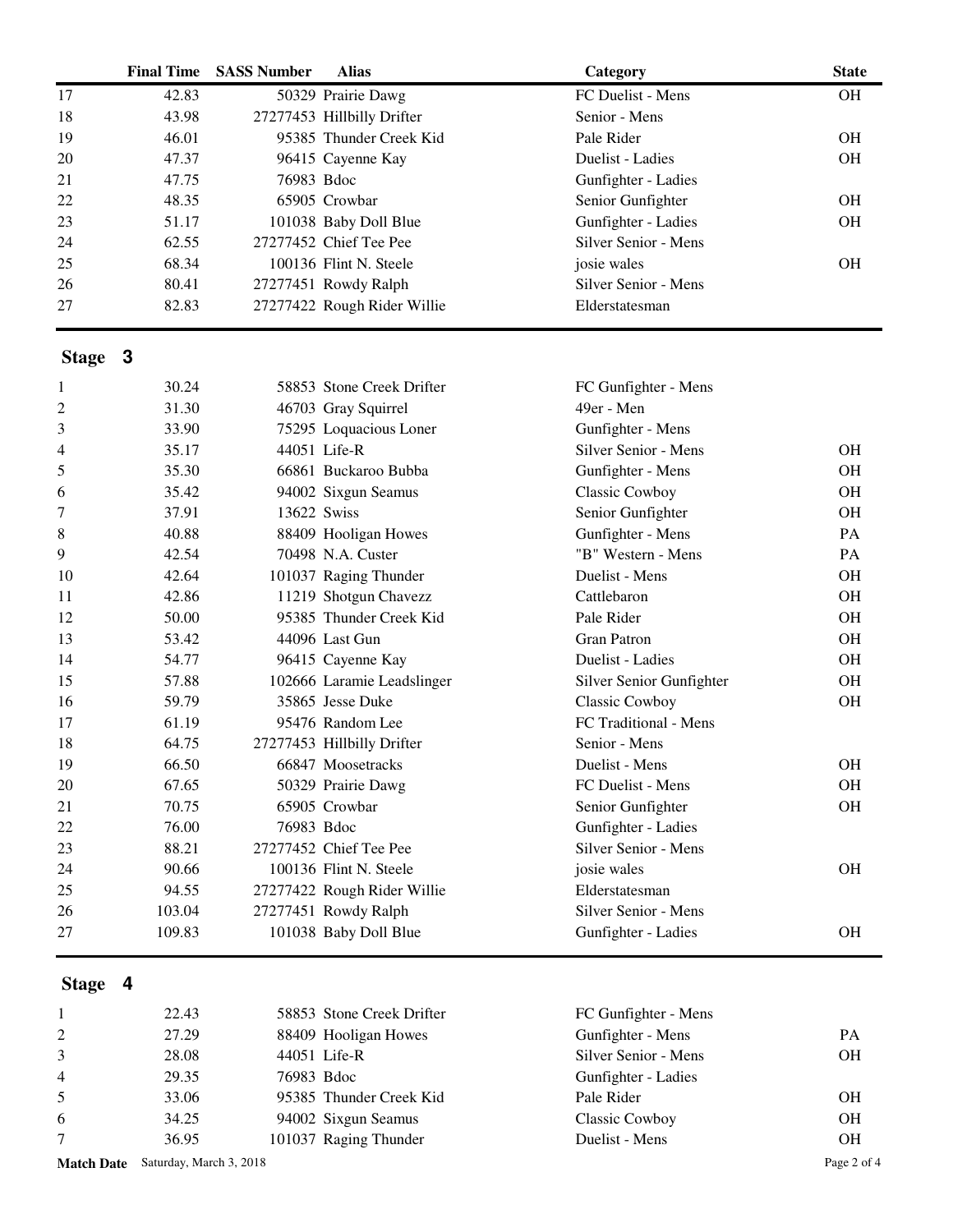| 37.84<br><b>Gran Patron</b><br>OH<br>8<br>44096 Last Gun<br>9<br>38.68<br>66861 Buckaroo Bubba<br>Gunfighter - Mens<br><b>OH</b><br>38.97<br>11219 Shotgun Chavezz<br><b>OH</b><br>10<br>Cattlebaron<br>35865 Jesse Duke<br>40.32<br>Classic Cowboy<br><b>OH</b><br>11<br>OH<br>12<br>40.56<br>13622 Swiss<br>Senior Gunfighter<br>"B" Western - Mens<br>40.74<br>70498 N.A. Custer<br>PA<br>13<br>43.40<br>95476 Random Lee<br>FC Traditional - Mens<br>14<br>43.43<br>46703 Gray Squirrel<br>49er - Men<br>15<br>43.76<br>66847 Moosetracks<br>Duelist - Mens<br><b>OH</b><br>16<br>43.98<br>96415 Cayenne Kay<br>Duelist - Ladies<br><b>OH</b><br>17<br>18<br>45.16<br>75295 Loquacious Loner<br>Gunfighter - Mens<br>102666 Laramie Leadslinger<br>47.36<br>Silver Senior Gunfighter<br>OH<br>19<br>54.13<br>50329 Prairie Dawg<br>FC Duelist - Mens<br><b>OH</b><br>20<br>59.39<br>101038 Baby Doll Blue<br>Gunfighter - Ladies<br><b>OH</b><br>21<br>65905 Crowbar<br>66.29<br>Senior Gunfighter<br>OH<br>22<br>76.20<br>100136 Flint N. Steele<br>josie wales<br><b>OH</b><br>23<br>76.99<br>27277422 Rough Rider Willie<br>Elderstatesman<br>24<br>25<br>77.79<br>27277453 Hillbilly Drifter<br>Senior - Mens<br>27277452 Chief Tee Pee<br>95.56<br>Silver Senior - Mens<br>26<br>Silver Senior - Mens<br>27<br>98.93<br>27277451 Rowdy Ralph<br>Stage 5<br>23.29<br>58853 Stone Creek Drifter<br>FC Gunfighter - Mens<br>1<br>25.72<br>88409 Hooligan Howes<br>Gunfighter - Mens<br>2<br>PA<br>3<br>26.46<br>66861 Buckaroo Bubba<br>Gunfighter - Mens<br><b>OH</b><br>27.75<br>101037 Raging Thunder<br>Duelist - Mens<br><b>OH</b><br>4<br>5<br>31.61<br>70498 N.A. Custer<br>"B" Western - Mens<br>PA<br>31.67<br>Classic Cowboy<br>OH<br>94002 Sixgun Seamus<br>6<br>76983 Bdoc<br>Gunfighter - Ladies<br>7<br>32.49<br>Silver Senior - Mens<br>8<br>33.92<br>44051 Life-R<br><b>OH</b><br>8<br>33.92<br>35865 Jesse Duke<br>Classic Cowboy<br>OH<br>10<br>34.90<br>11219 Shotgun Chavezz<br>Cattlebaron<br><b>OH</b><br>34.95<br>44096 Last Gun<br><b>Gran Patron</b><br>OH<br>11<br>36.35<br>46703 Gray Squirrel<br>49er - Men<br>12<br>13<br>37.38<br>13622 Swiss<br>OH<br>Senior Gunfighter<br>38.42<br>66847 Moosetracks<br>Duelist - Mens<br>OH<br>14<br>39.94<br>96415 Cayenne Kay<br>Duelist - Ladies<br>OH<br>15<br>95385 Thunder Creek Kid<br>Pale Rider<br>OH<br>16<br>43.57<br>44.27<br>75295 Loquacious Loner<br>Gunfighter - Mens<br>17<br>FC Duelist - Mens<br>44.97<br>50329 Prairie Dawg<br><b>OH</b><br>18<br>45.50<br>95476 Random Lee<br>FC Traditional - Mens<br>19<br>102666 Laramie Leadslinger<br>Silver Senior Gunfighter<br>OH<br>20<br>47.59<br>49.09<br>65905 Crowbar<br>Senior Gunfighter<br>OH<br>21<br>Silver Senior - Mens<br>69.99<br>27277452 Chief Tee Pee<br>22<br>75.23<br>101038 Baby Doll Blue<br>Gunfighter - Ladies<br>OH<br>23<br>79.41<br>100136 Flint N. Steele<br>josie wales<br>OH<br>24<br>25<br>Senior - Mens<br>83.55<br>27277453 Hillbilly Drifter<br>Silver Senior - Mens<br>26<br>91.75<br>27277451 Rowdy Ralph<br>27277422 Rough Rider Willie<br>27<br>109.45<br>Elderstatesman | <b>Final Time</b> | <b>SASS Number</b> | <b>Alias</b> | Category | <b>State</b> |
|---------------------------------------------------------------------------------------------------------------------------------------------------------------------------------------------------------------------------------------------------------------------------------------------------------------------------------------------------------------------------------------------------------------------------------------------------------------------------------------------------------------------------------------------------------------------------------------------------------------------------------------------------------------------------------------------------------------------------------------------------------------------------------------------------------------------------------------------------------------------------------------------------------------------------------------------------------------------------------------------------------------------------------------------------------------------------------------------------------------------------------------------------------------------------------------------------------------------------------------------------------------------------------------------------------------------------------------------------------------------------------------------------------------------------------------------------------------------------------------------------------------------------------------------------------------------------------------------------------------------------------------------------------------------------------------------------------------------------------------------------------------------------------------------------------------------------------------------------------------------------------------------------------------------------------------------------------------------------------------------------------------------------------------------------------------------------------------------------------------------------------------------------------------------------------------------------------------------------------------------------------------------------------------------------------------------------------------------------------------------------------------------------------------------------------------------------------------------------------------------------------------------------------------------------------------------------------------------------------------------------------------------------------------------------------------------------------------------------------------------------------------------------------------------------------------------------------------------------------------------------------------------------------------------------------------------------------------------------------------------------------------------------------------------------------------------------------------------------------------------------------------------------|-------------------|--------------------|--------------|----------|--------------|
|                                                                                                                                                                                                                                                                                                                                                                                                                                                                                                                                                                                                                                                                                                                                                                                                                                                                                                                                                                                                                                                                                                                                                                                                                                                                                                                                                                                                                                                                                                                                                                                                                                                                                                                                                                                                                                                                                                                                                                                                                                                                                                                                                                                                                                                                                                                                                                                                                                                                                                                                                                                                                                                                                                                                                                                                                                                                                                                                                                                                                                                                                                                                                   |                   |                    |              |          |              |
|                                                                                                                                                                                                                                                                                                                                                                                                                                                                                                                                                                                                                                                                                                                                                                                                                                                                                                                                                                                                                                                                                                                                                                                                                                                                                                                                                                                                                                                                                                                                                                                                                                                                                                                                                                                                                                                                                                                                                                                                                                                                                                                                                                                                                                                                                                                                                                                                                                                                                                                                                                                                                                                                                                                                                                                                                                                                                                                                                                                                                                                                                                                                                   |                   |                    |              |          |              |
|                                                                                                                                                                                                                                                                                                                                                                                                                                                                                                                                                                                                                                                                                                                                                                                                                                                                                                                                                                                                                                                                                                                                                                                                                                                                                                                                                                                                                                                                                                                                                                                                                                                                                                                                                                                                                                                                                                                                                                                                                                                                                                                                                                                                                                                                                                                                                                                                                                                                                                                                                                                                                                                                                                                                                                                                                                                                                                                                                                                                                                                                                                                                                   |                   |                    |              |          |              |
|                                                                                                                                                                                                                                                                                                                                                                                                                                                                                                                                                                                                                                                                                                                                                                                                                                                                                                                                                                                                                                                                                                                                                                                                                                                                                                                                                                                                                                                                                                                                                                                                                                                                                                                                                                                                                                                                                                                                                                                                                                                                                                                                                                                                                                                                                                                                                                                                                                                                                                                                                                                                                                                                                                                                                                                                                                                                                                                                                                                                                                                                                                                                                   |                   |                    |              |          |              |
|                                                                                                                                                                                                                                                                                                                                                                                                                                                                                                                                                                                                                                                                                                                                                                                                                                                                                                                                                                                                                                                                                                                                                                                                                                                                                                                                                                                                                                                                                                                                                                                                                                                                                                                                                                                                                                                                                                                                                                                                                                                                                                                                                                                                                                                                                                                                                                                                                                                                                                                                                                                                                                                                                                                                                                                                                                                                                                                                                                                                                                                                                                                                                   |                   |                    |              |          |              |
|                                                                                                                                                                                                                                                                                                                                                                                                                                                                                                                                                                                                                                                                                                                                                                                                                                                                                                                                                                                                                                                                                                                                                                                                                                                                                                                                                                                                                                                                                                                                                                                                                                                                                                                                                                                                                                                                                                                                                                                                                                                                                                                                                                                                                                                                                                                                                                                                                                                                                                                                                                                                                                                                                                                                                                                                                                                                                                                                                                                                                                                                                                                                                   |                   |                    |              |          |              |
|                                                                                                                                                                                                                                                                                                                                                                                                                                                                                                                                                                                                                                                                                                                                                                                                                                                                                                                                                                                                                                                                                                                                                                                                                                                                                                                                                                                                                                                                                                                                                                                                                                                                                                                                                                                                                                                                                                                                                                                                                                                                                                                                                                                                                                                                                                                                                                                                                                                                                                                                                                                                                                                                                                                                                                                                                                                                                                                                                                                                                                                                                                                                                   |                   |                    |              |          |              |
|                                                                                                                                                                                                                                                                                                                                                                                                                                                                                                                                                                                                                                                                                                                                                                                                                                                                                                                                                                                                                                                                                                                                                                                                                                                                                                                                                                                                                                                                                                                                                                                                                                                                                                                                                                                                                                                                                                                                                                                                                                                                                                                                                                                                                                                                                                                                                                                                                                                                                                                                                                                                                                                                                                                                                                                                                                                                                                                                                                                                                                                                                                                                                   |                   |                    |              |          |              |
|                                                                                                                                                                                                                                                                                                                                                                                                                                                                                                                                                                                                                                                                                                                                                                                                                                                                                                                                                                                                                                                                                                                                                                                                                                                                                                                                                                                                                                                                                                                                                                                                                                                                                                                                                                                                                                                                                                                                                                                                                                                                                                                                                                                                                                                                                                                                                                                                                                                                                                                                                                                                                                                                                                                                                                                                                                                                                                                                                                                                                                                                                                                                                   |                   |                    |              |          |              |
|                                                                                                                                                                                                                                                                                                                                                                                                                                                                                                                                                                                                                                                                                                                                                                                                                                                                                                                                                                                                                                                                                                                                                                                                                                                                                                                                                                                                                                                                                                                                                                                                                                                                                                                                                                                                                                                                                                                                                                                                                                                                                                                                                                                                                                                                                                                                                                                                                                                                                                                                                                                                                                                                                                                                                                                                                                                                                                                                                                                                                                                                                                                                                   |                   |                    |              |          |              |
|                                                                                                                                                                                                                                                                                                                                                                                                                                                                                                                                                                                                                                                                                                                                                                                                                                                                                                                                                                                                                                                                                                                                                                                                                                                                                                                                                                                                                                                                                                                                                                                                                                                                                                                                                                                                                                                                                                                                                                                                                                                                                                                                                                                                                                                                                                                                                                                                                                                                                                                                                                                                                                                                                                                                                                                                                                                                                                                                                                                                                                                                                                                                                   |                   |                    |              |          |              |
|                                                                                                                                                                                                                                                                                                                                                                                                                                                                                                                                                                                                                                                                                                                                                                                                                                                                                                                                                                                                                                                                                                                                                                                                                                                                                                                                                                                                                                                                                                                                                                                                                                                                                                                                                                                                                                                                                                                                                                                                                                                                                                                                                                                                                                                                                                                                                                                                                                                                                                                                                                                                                                                                                                                                                                                                                                                                                                                                                                                                                                                                                                                                                   |                   |                    |              |          |              |
|                                                                                                                                                                                                                                                                                                                                                                                                                                                                                                                                                                                                                                                                                                                                                                                                                                                                                                                                                                                                                                                                                                                                                                                                                                                                                                                                                                                                                                                                                                                                                                                                                                                                                                                                                                                                                                                                                                                                                                                                                                                                                                                                                                                                                                                                                                                                                                                                                                                                                                                                                                                                                                                                                                                                                                                                                                                                                                                                                                                                                                                                                                                                                   |                   |                    |              |          |              |
|                                                                                                                                                                                                                                                                                                                                                                                                                                                                                                                                                                                                                                                                                                                                                                                                                                                                                                                                                                                                                                                                                                                                                                                                                                                                                                                                                                                                                                                                                                                                                                                                                                                                                                                                                                                                                                                                                                                                                                                                                                                                                                                                                                                                                                                                                                                                                                                                                                                                                                                                                                                                                                                                                                                                                                                                                                                                                                                                                                                                                                                                                                                                                   |                   |                    |              |          |              |
|                                                                                                                                                                                                                                                                                                                                                                                                                                                                                                                                                                                                                                                                                                                                                                                                                                                                                                                                                                                                                                                                                                                                                                                                                                                                                                                                                                                                                                                                                                                                                                                                                                                                                                                                                                                                                                                                                                                                                                                                                                                                                                                                                                                                                                                                                                                                                                                                                                                                                                                                                                                                                                                                                                                                                                                                                                                                                                                                                                                                                                                                                                                                                   |                   |                    |              |          |              |
|                                                                                                                                                                                                                                                                                                                                                                                                                                                                                                                                                                                                                                                                                                                                                                                                                                                                                                                                                                                                                                                                                                                                                                                                                                                                                                                                                                                                                                                                                                                                                                                                                                                                                                                                                                                                                                                                                                                                                                                                                                                                                                                                                                                                                                                                                                                                                                                                                                                                                                                                                                                                                                                                                                                                                                                                                                                                                                                                                                                                                                                                                                                                                   |                   |                    |              |          |              |
|                                                                                                                                                                                                                                                                                                                                                                                                                                                                                                                                                                                                                                                                                                                                                                                                                                                                                                                                                                                                                                                                                                                                                                                                                                                                                                                                                                                                                                                                                                                                                                                                                                                                                                                                                                                                                                                                                                                                                                                                                                                                                                                                                                                                                                                                                                                                                                                                                                                                                                                                                                                                                                                                                                                                                                                                                                                                                                                                                                                                                                                                                                                                                   |                   |                    |              |          |              |
|                                                                                                                                                                                                                                                                                                                                                                                                                                                                                                                                                                                                                                                                                                                                                                                                                                                                                                                                                                                                                                                                                                                                                                                                                                                                                                                                                                                                                                                                                                                                                                                                                                                                                                                                                                                                                                                                                                                                                                                                                                                                                                                                                                                                                                                                                                                                                                                                                                                                                                                                                                                                                                                                                                                                                                                                                                                                                                                                                                                                                                                                                                                                                   |                   |                    |              |          |              |
|                                                                                                                                                                                                                                                                                                                                                                                                                                                                                                                                                                                                                                                                                                                                                                                                                                                                                                                                                                                                                                                                                                                                                                                                                                                                                                                                                                                                                                                                                                                                                                                                                                                                                                                                                                                                                                                                                                                                                                                                                                                                                                                                                                                                                                                                                                                                                                                                                                                                                                                                                                                                                                                                                                                                                                                                                                                                                                                                                                                                                                                                                                                                                   |                   |                    |              |          |              |
|                                                                                                                                                                                                                                                                                                                                                                                                                                                                                                                                                                                                                                                                                                                                                                                                                                                                                                                                                                                                                                                                                                                                                                                                                                                                                                                                                                                                                                                                                                                                                                                                                                                                                                                                                                                                                                                                                                                                                                                                                                                                                                                                                                                                                                                                                                                                                                                                                                                                                                                                                                                                                                                                                                                                                                                                                                                                                                                                                                                                                                                                                                                                                   |                   |                    |              |          |              |
|                                                                                                                                                                                                                                                                                                                                                                                                                                                                                                                                                                                                                                                                                                                                                                                                                                                                                                                                                                                                                                                                                                                                                                                                                                                                                                                                                                                                                                                                                                                                                                                                                                                                                                                                                                                                                                                                                                                                                                                                                                                                                                                                                                                                                                                                                                                                                                                                                                                                                                                                                                                                                                                                                                                                                                                                                                                                                                                                                                                                                                                                                                                                                   |                   |                    |              |          |              |
|                                                                                                                                                                                                                                                                                                                                                                                                                                                                                                                                                                                                                                                                                                                                                                                                                                                                                                                                                                                                                                                                                                                                                                                                                                                                                                                                                                                                                                                                                                                                                                                                                                                                                                                                                                                                                                                                                                                                                                                                                                                                                                                                                                                                                                                                                                                                                                                                                                                                                                                                                                                                                                                                                                                                                                                                                                                                                                                                                                                                                                                                                                                                                   |                   |                    |              |          |              |
|                                                                                                                                                                                                                                                                                                                                                                                                                                                                                                                                                                                                                                                                                                                                                                                                                                                                                                                                                                                                                                                                                                                                                                                                                                                                                                                                                                                                                                                                                                                                                                                                                                                                                                                                                                                                                                                                                                                                                                                                                                                                                                                                                                                                                                                                                                                                                                                                                                                                                                                                                                                                                                                                                                                                                                                                                                                                                                                                                                                                                                                                                                                                                   |                   |                    |              |          |              |
|                                                                                                                                                                                                                                                                                                                                                                                                                                                                                                                                                                                                                                                                                                                                                                                                                                                                                                                                                                                                                                                                                                                                                                                                                                                                                                                                                                                                                                                                                                                                                                                                                                                                                                                                                                                                                                                                                                                                                                                                                                                                                                                                                                                                                                                                                                                                                                                                                                                                                                                                                                                                                                                                                                                                                                                                                                                                                                                                                                                                                                                                                                                                                   |                   |                    |              |          |              |
|                                                                                                                                                                                                                                                                                                                                                                                                                                                                                                                                                                                                                                                                                                                                                                                                                                                                                                                                                                                                                                                                                                                                                                                                                                                                                                                                                                                                                                                                                                                                                                                                                                                                                                                                                                                                                                                                                                                                                                                                                                                                                                                                                                                                                                                                                                                                                                                                                                                                                                                                                                                                                                                                                                                                                                                                                                                                                                                                                                                                                                                                                                                                                   |                   |                    |              |          |              |
|                                                                                                                                                                                                                                                                                                                                                                                                                                                                                                                                                                                                                                                                                                                                                                                                                                                                                                                                                                                                                                                                                                                                                                                                                                                                                                                                                                                                                                                                                                                                                                                                                                                                                                                                                                                                                                                                                                                                                                                                                                                                                                                                                                                                                                                                                                                                                                                                                                                                                                                                                                                                                                                                                                                                                                                                                                                                                                                                                                                                                                                                                                                                                   |                   |                    |              |          |              |
|                                                                                                                                                                                                                                                                                                                                                                                                                                                                                                                                                                                                                                                                                                                                                                                                                                                                                                                                                                                                                                                                                                                                                                                                                                                                                                                                                                                                                                                                                                                                                                                                                                                                                                                                                                                                                                                                                                                                                                                                                                                                                                                                                                                                                                                                                                                                                                                                                                                                                                                                                                                                                                                                                                                                                                                                                                                                                                                                                                                                                                                                                                                                                   |                   |                    |              |          |              |
|                                                                                                                                                                                                                                                                                                                                                                                                                                                                                                                                                                                                                                                                                                                                                                                                                                                                                                                                                                                                                                                                                                                                                                                                                                                                                                                                                                                                                                                                                                                                                                                                                                                                                                                                                                                                                                                                                                                                                                                                                                                                                                                                                                                                                                                                                                                                                                                                                                                                                                                                                                                                                                                                                                                                                                                                                                                                                                                                                                                                                                                                                                                                                   |                   |                    |              |          |              |
|                                                                                                                                                                                                                                                                                                                                                                                                                                                                                                                                                                                                                                                                                                                                                                                                                                                                                                                                                                                                                                                                                                                                                                                                                                                                                                                                                                                                                                                                                                                                                                                                                                                                                                                                                                                                                                                                                                                                                                                                                                                                                                                                                                                                                                                                                                                                                                                                                                                                                                                                                                                                                                                                                                                                                                                                                                                                                                                                                                                                                                                                                                                                                   |                   |                    |              |          |              |
|                                                                                                                                                                                                                                                                                                                                                                                                                                                                                                                                                                                                                                                                                                                                                                                                                                                                                                                                                                                                                                                                                                                                                                                                                                                                                                                                                                                                                                                                                                                                                                                                                                                                                                                                                                                                                                                                                                                                                                                                                                                                                                                                                                                                                                                                                                                                                                                                                                                                                                                                                                                                                                                                                                                                                                                                                                                                                                                                                                                                                                                                                                                                                   |                   |                    |              |          |              |
|                                                                                                                                                                                                                                                                                                                                                                                                                                                                                                                                                                                                                                                                                                                                                                                                                                                                                                                                                                                                                                                                                                                                                                                                                                                                                                                                                                                                                                                                                                                                                                                                                                                                                                                                                                                                                                                                                                                                                                                                                                                                                                                                                                                                                                                                                                                                                                                                                                                                                                                                                                                                                                                                                                                                                                                                                                                                                                                                                                                                                                                                                                                                                   |                   |                    |              |          |              |
|                                                                                                                                                                                                                                                                                                                                                                                                                                                                                                                                                                                                                                                                                                                                                                                                                                                                                                                                                                                                                                                                                                                                                                                                                                                                                                                                                                                                                                                                                                                                                                                                                                                                                                                                                                                                                                                                                                                                                                                                                                                                                                                                                                                                                                                                                                                                                                                                                                                                                                                                                                                                                                                                                                                                                                                                                                                                                                                                                                                                                                                                                                                                                   |                   |                    |              |          |              |
|                                                                                                                                                                                                                                                                                                                                                                                                                                                                                                                                                                                                                                                                                                                                                                                                                                                                                                                                                                                                                                                                                                                                                                                                                                                                                                                                                                                                                                                                                                                                                                                                                                                                                                                                                                                                                                                                                                                                                                                                                                                                                                                                                                                                                                                                                                                                                                                                                                                                                                                                                                                                                                                                                                                                                                                                                                                                                                                                                                                                                                                                                                                                                   |                   |                    |              |          |              |
|                                                                                                                                                                                                                                                                                                                                                                                                                                                                                                                                                                                                                                                                                                                                                                                                                                                                                                                                                                                                                                                                                                                                                                                                                                                                                                                                                                                                                                                                                                                                                                                                                                                                                                                                                                                                                                                                                                                                                                                                                                                                                                                                                                                                                                                                                                                                                                                                                                                                                                                                                                                                                                                                                                                                                                                                                                                                                                                                                                                                                                                                                                                                                   |                   |                    |              |          |              |
|                                                                                                                                                                                                                                                                                                                                                                                                                                                                                                                                                                                                                                                                                                                                                                                                                                                                                                                                                                                                                                                                                                                                                                                                                                                                                                                                                                                                                                                                                                                                                                                                                                                                                                                                                                                                                                                                                                                                                                                                                                                                                                                                                                                                                                                                                                                                                                                                                                                                                                                                                                                                                                                                                                                                                                                                                                                                                                                                                                                                                                                                                                                                                   |                   |                    |              |          |              |
|                                                                                                                                                                                                                                                                                                                                                                                                                                                                                                                                                                                                                                                                                                                                                                                                                                                                                                                                                                                                                                                                                                                                                                                                                                                                                                                                                                                                                                                                                                                                                                                                                                                                                                                                                                                                                                                                                                                                                                                                                                                                                                                                                                                                                                                                                                                                                                                                                                                                                                                                                                                                                                                                                                                                                                                                                                                                                                                                                                                                                                                                                                                                                   |                   |                    |              |          |              |
|                                                                                                                                                                                                                                                                                                                                                                                                                                                                                                                                                                                                                                                                                                                                                                                                                                                                                                                                                                                                                                                                                                                                                                                                                                                                                                                                                                                                                                                                                                                                                                                                                                                                                                                                                                                                                                                                                                                                                                                                                                                                                                                                                                                                                                                                                                                                                                                                                                                                                                                                                                                                                                                                                                                                                                                                                                                                                                                                                                                                                                                                                                                                                   |                   |                    |              |          |              |
|                                                                                                                                                                                                                                                                                                                                                                                                                                                                                                                                                                                                                                                                                                                                                                                                                                                                                                                                                                                                                                                                                                                                                                                                                                                                                                                                                                                                                                                                                                                                                                                                                                                                                                                                                                                                                                                                                                                                                                                                                                                                                                                                                                                                                                                                                                                                                                                                                                                                                                                                                                                                                                                                                                                                                                                                                                                                                                                                                                                                                                                                                                                                                   |                   |                    |              |          |              |
|                                                                                                                                                                                                                                                                                                                                                                                                                                                                                                                                                                                                                                                                                                                                                                                                                                                                                                                                                                                                                                                                                                                                                                                                                                                                                                                                                                                                                                                                                                                                                                                                                                                                                                                                                                                                                                                                                                                                                                                                                                                                                                                                                                                                                                                                                                                                                                                                                                                                                                                                                                                                                                                                                                                                                                                                                                                                                                                                                                                                                                                                                                                                                   |                   |                    |              |          |              |
|                                                                                                                                                                                                                                                                                                                                                                                                                                                                                                                                                                                                                                                                                                                                                                                                                                                                                                                                                                                                                                                                                                                                                                                                                                                                                                                                                                                                                                                                                                                                                                                                                                                                                                                                                                                                                                                                                                                                                                                                                                                                                                                                                                                                                                                                                                                                                                                                                                                                                                                                                                                                                                                                                                                                                                                                                                                                                                                                                                                                                                                                                                                                                   |                   |                    |              |          |              |
|                                                                                                                                                                                                                                                                                                                                                                                                                                                                                                                                                                                                                                                                                                                                                                                                                                                                                                                                                                                                                                                                                                                                                                                                                                                                                                                                                                                                                                                                                                                                                                                                                                                                                                                                                                                                                                                                                                                                                                                                                                                                                                                                                                                                                                                                                                                                                                                                                                                                                                                                                                                                                                                                                                                                                                                                                                                                                                                                                                                                                                                                                                                                                   |                   |                    |              |          |              |
|                                                                                                                                                                                                                                                                                                                                                                                                                                                                                                                                                                                                                                                                                                                                                                                                                                                                                                                                                                                                                                                                                                                                                                                                                                                                                                                                                                                                                                                                                                                                                                                                                                                                                                                                                                                                                                                                                                                                                                                                                                                                                                                                                                                                                                                                                                                                                                                                                                                                                                                                                                                                                                                                                                                                                                                                                                                                                                                                                                                                                                                                                                                                                   |                   |                    |              |          |              |
|                                                                                                                                                                                                                                                                                                                                                                                                                                                                                                                                                                                                                                                                                                                                                                                                                                                                                                                                                                                                                                                                                                                                                                                                                                                                                                                                                                                                                                                                                                                                                                                                                                                                                                                                                                                                                                                                                                                                                                                                                                                                                                                                                                                                                                                                                                                                                                                                                                                                                                                                                                                                                                                                                                                                                                                                                                                                                                                                                                                                                                                                                                                                                   |                   |                    |              |          |              |
|                                                                                                                                                                                                                                                                                                                                                                                                                                                                                                                                                                                                                                                                                                                                                                                                                                                                                                                                                                                                                                                                                                                                                                                                                                                                                                                                                                                                                                                                                                                                                                                                                                                                                                                                                                                                                                                                                                                                                                                                                                                                                                                                                                                                                                                                                                                                                                                                                                                                                                                                                                                                                                                                                                                                                                                                                                                                                                                                                                                                                                                                                                                                                   |                   |                    |              |          |              |
|                                                                                                                                                                                                                                                                                                                                                                                                                                                                                                                                                                                                                                                                                                                                                                                                                                                                                                                                                                                                                                                                                                                                                                                                                                                                                                                                                                                                                                                                                                                                                                                                                                                                                                                                                                                                                                                                                                                                                                                                                                                                                                                                                                                                                                                                                                                                                                                                                                                                                                                                                                                                                                                                                                                                                                                                                                                                                                                                                                                                                                                                                                                                                   |                   |                    |              |          |              |
|                                                                                                                                                                                                                                                                                                                                                                                                                                                                                                                                                                                                                                                                                                                                                                                                                                                                                                                                                                                                                                                                                                                                                                                                                                                                                                                                                                                                                                                                                                                                                                                                                                                                                                                                                                                                                                                                                                                                                                                                                                                                                                                                                                                                                                                                                                                                                                                                                                                                                                                                                                                                                                                                                                                                                                                                                                                                                                                                                                                                                                                                                                                                                   |                   |                    |              |          |              |
|                                                                                                                                                                                                                                                                                                                                                                                                                                                                                                                                                                                                                                                                                                                                                                                                                                                                                                                                                                                                                                                                                                                                                                                                                                                                                                                                                                                                                                                                                                                                                                                                                                                                                                                                                                                                                                                                                                                                                                                                                                                                                                                                                                                                                                                                                                                                                                                                                                                                                                                                                                                                                                                                                                                                                                                                                                                                                                                                                                                                                                                                                                                                                   |                   |                    |              |          |              |
|                                                                                                                                                                                                                                                                                                                                                                                                                                                                                                                                                                                                                                                                                                                                                                                                                                                                                                                                                                                                                                                                                                                                                                                                                                                                                                                                                                                                                                                                                                                                                                                                                                                                                                                                                                                                                                                                                                                                                                                                                                                                                                                                                                                                                                                                                                                                                                                                                                                                                                                                                                                                                                                                                                                                                                                                                                                                                                                                                                                                                                                                                                                                                   |                   |                    |              |          |              |
|                                                                                                                                                                                                                                                                                                                                                                                                                                                                                                                                                                                                                                                                                                                                                                                                                                                                                                                                                                                                                                                                                                                                                                                                                                                                                                                                                                                                                                                                                                                                                                                                                                                                                                                                                                                                                                                                                                                                                                                                                                                                                                                                                                                                                                                                                                                                                                                                                                                                                                                                                                                                                                                                                                                                                                                                                                                                                                                                                                                                                                                                                                                                                   |                   |                    |              |          |              |